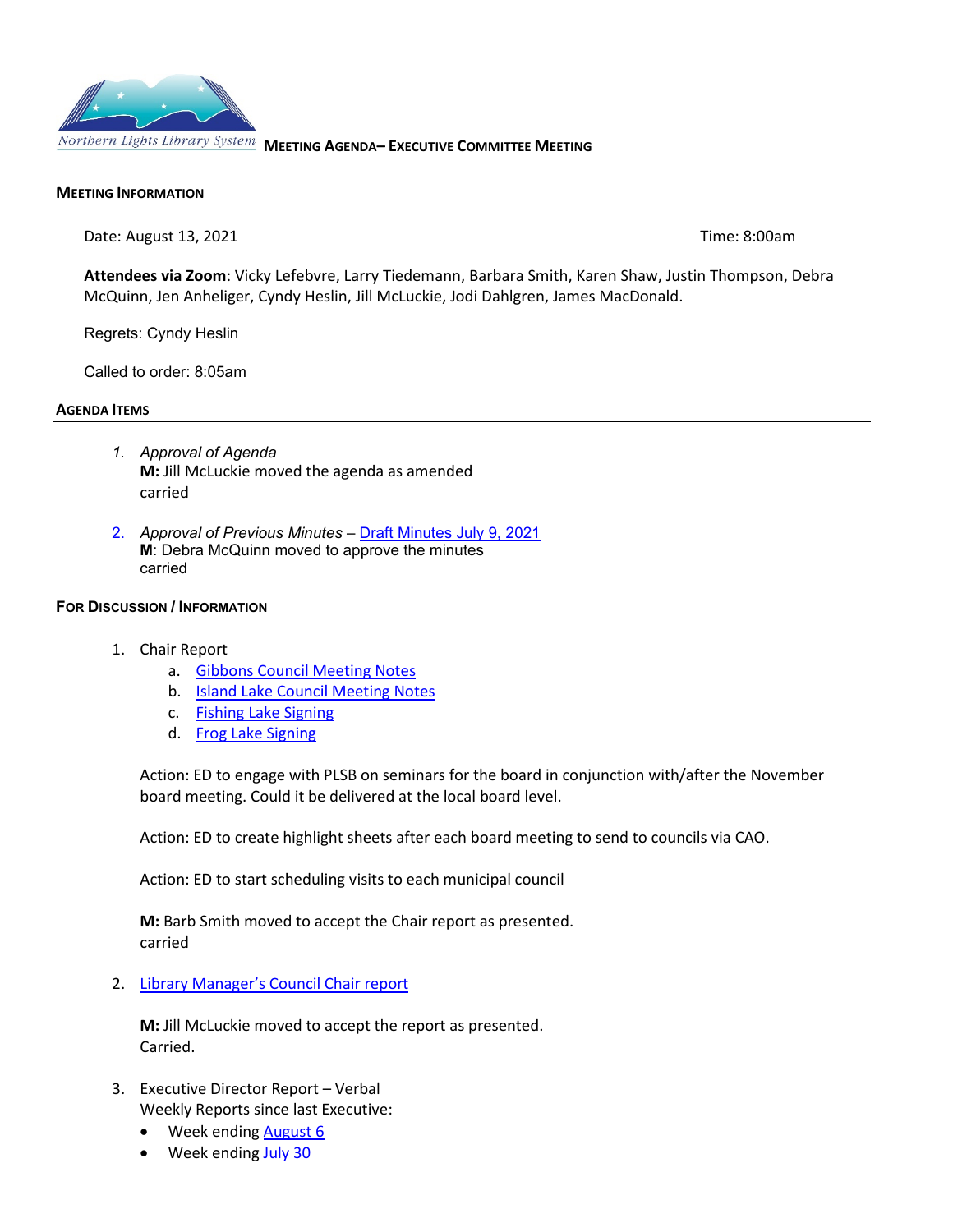- Week ending [July 23](https://www.nlls.ab.ca/public/download/files/190252)
- Week ending [July 16](https://www.nlls.ab.ca/public/download/files/188925)
- Week ending [July 9](https://www.nlls.ab.ca/public/download/files/188095)

Action Items from last meeting:

- **"***Executive Director to send Jenn Anheliger the information to join for this meeting with Island Lake in Westlock." --* Information was sent and Jenn joined us in Westlock for the meeting.
- *"Executive Director to determine what other systems are doing regarding ALC this year."*  ALC has been cancelled for 2022.
- *"Executive Director to send the advocacy letter out to the minister and the MLAs in our region."* Letter was sent.

**M:** Karen Shaw moved to accept the report as presented. Carried.

# 4. PLSB Engagement Sessions

Briefing Note: PLSB will be conducting several engagement sessions. The following documents outline the purpose of these and where, when, and how to attend. Unless you read carefully you may miss that we have a new assigned consultant from PLSB:

"We are pleased to introduce Katrina Peachey as the new area consultant for Northern Lights area library boards. Katrina has been with PLSB since 2014 in the role of Library Network Consultant. Over the last two years, she has also added legislative work to her portfolio and is well-equipped to answer legislative and governance questions for library boards in the Northern Lights/northeast area. She can be reached at 587 987 9674 o[r katrina.peachey@gov.ab.ca.](mailto:katrina.peachey@gov.ab.ca)"

- [PLSB Engagement Sessions and Update](https://www.nlls.ab.ca/public/download/files/191125)
- [Background on Libraries Act and Regulations](https://www.nlls.ab.ca/public/download/files/191126)
- [Session calendar](https://www.nlls.ab.ca/public/download/files/191127)

Action: ED to speak with system directors to determine if there is something we can do together to send a unified message in these engagement sessions.

Action: Recognize new PLSB rep at the general board meeting in August.

# 5. Terms of service over 9 years.

**Briefing Notes:** NLLS reps who have served for more than 3 consecutive terms (9 years) need the approval of their council (by a 2/3 vote) to continue to serve on the NLLS board. The following individuals will reach their 3<sup>rd</sup> term in November. We will send letters to their councils in November:

- City of Cold Lake Vicky Lefebvre
- SV of Bondiss Edwin Tomaszyk
- Village of Chauvin Val Gramlich
- Village of Kitscoty Daryl Frank
- Village of Paradise Valley Mary Arnold

# **Taken as information only, no actions or motions.**

# 6. [Financial Report](https://www.nlls.ab.ca/public/download/files/191124) for July 2021

**Briefing Note:** Linked here is the month-to-month comparison of financials from 2020 to 2021. There is nothing particularly surprising. We are higher in salaries as expected. We have not received the municipal levy from the Summer Village of Bondiss. Despite repeated attempts to contact them, including withholding the rural services grant, we have not had a response. We will reach out to the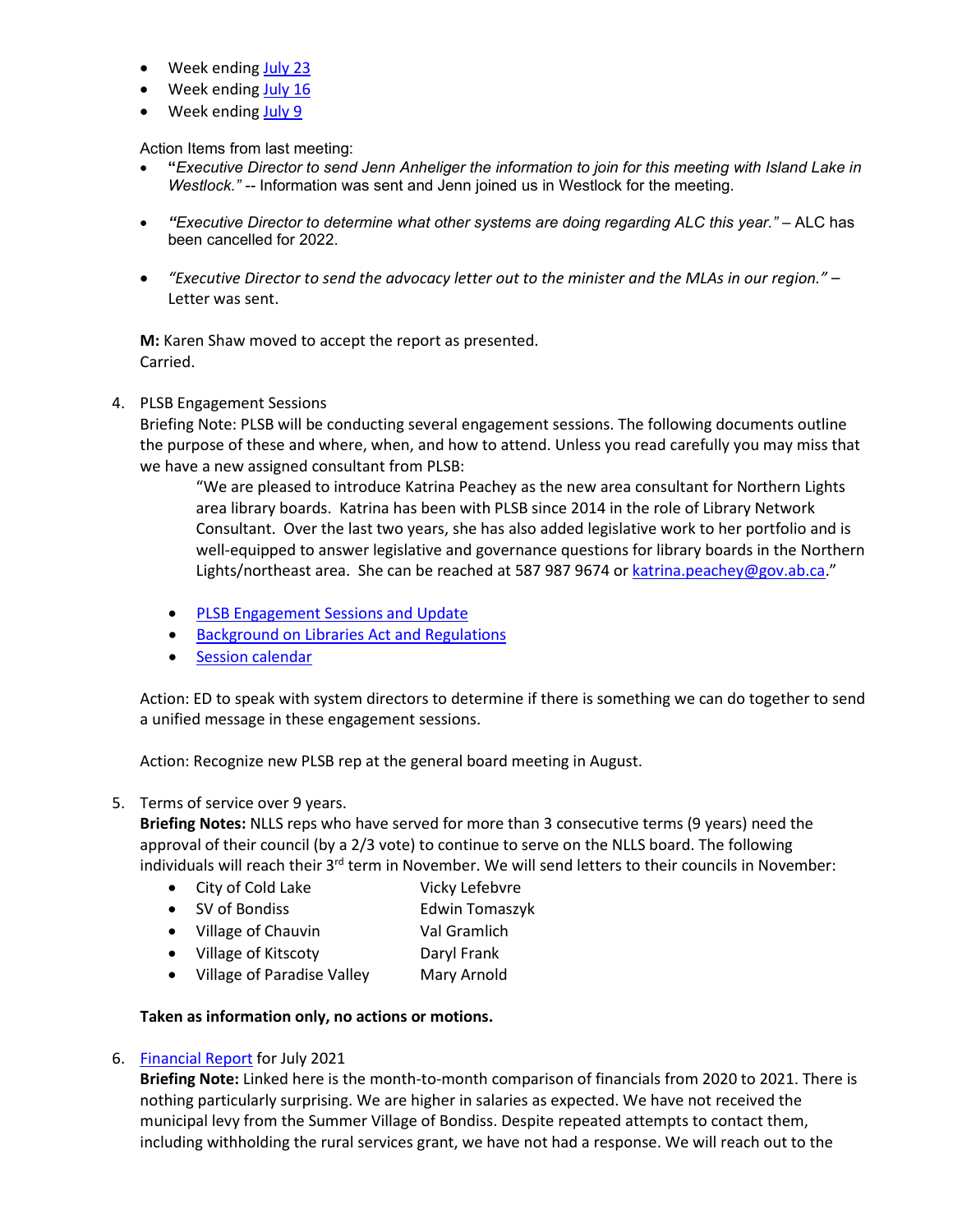library board of the library that serves them next, Boyle. Bondiss is in Zone 1, Larry or Barb, may be helpful in contacting their representatives?

Action: Larry to reach out to the CAO about Bondiss levy payments and to follow up with a CC email to Vicky and James.

**M:** Larry moved to the ED to release the rural service grant to Boyle through S.V. Bondiss. Carried.

**M:** Jenn moved to accept the financial report as presented. Carried.

**Break: 9:04 / 9:10**

# 7. [Draft Budget](https://www.nlls.ab.ca/public/download/files/191040) 2022 **[Briefing Note](https://www.nlls.ab.ca/public/download/files/191039) – see linked document.**

**Action:** ED to send rural services grant letters to councils as well as to the board that receives the money.

Action: ED to provide cost recovery numbers for the Board of Record rural services grant administration, and the administration of the book allotment.

Action: ED to provide staffing level comparisons with other systems to answer the question if we are over or understaffed.

**M:** Jill McLuckie moved the budget be presented to the board on August  $27<sup>th</sup>$  with amendments outlined in our discussion. Carried.

**M:** Karen Shaw moved to take the question, for vote, of limiting the roll-over of book allotment funds to 90 days after the start of the fiscal year, beginning 2023. After this period, unused roll-over book allotment funds will revert to the Northern Lights Library System budget.

# **Seconded by Justin Thompson**

Carried.

# 8. [Service Catalog Draft](https://www.nlls.ab.ca/public/download/files/190837)

**Briefing Note:** We are working hard to complete our service catalog in time for our upcoming meeting with Sturgeon County on September 14<sup>th</sup>. The intent of the catalog is to clearly showcase the services of NLLS and help stakeholders understand our value. A print copy of the catalog will be provided to each municipal council, library board chair, library manager, and NLLS representative. We are creating value statements with specific numbers for each member municipality that can placed in the print catalog. The catalog will also be available electronically where it can be updated quickly.

9. Summer Villages 1 Representative and Voting

**Briefing Note:** Curtis Schoepp, the Mayor of Whispering Hills, has been appointed the rep for the Summer Villages of:

- Whispering Hills
- Island Lake South
- Island Lake
- Sunset Beach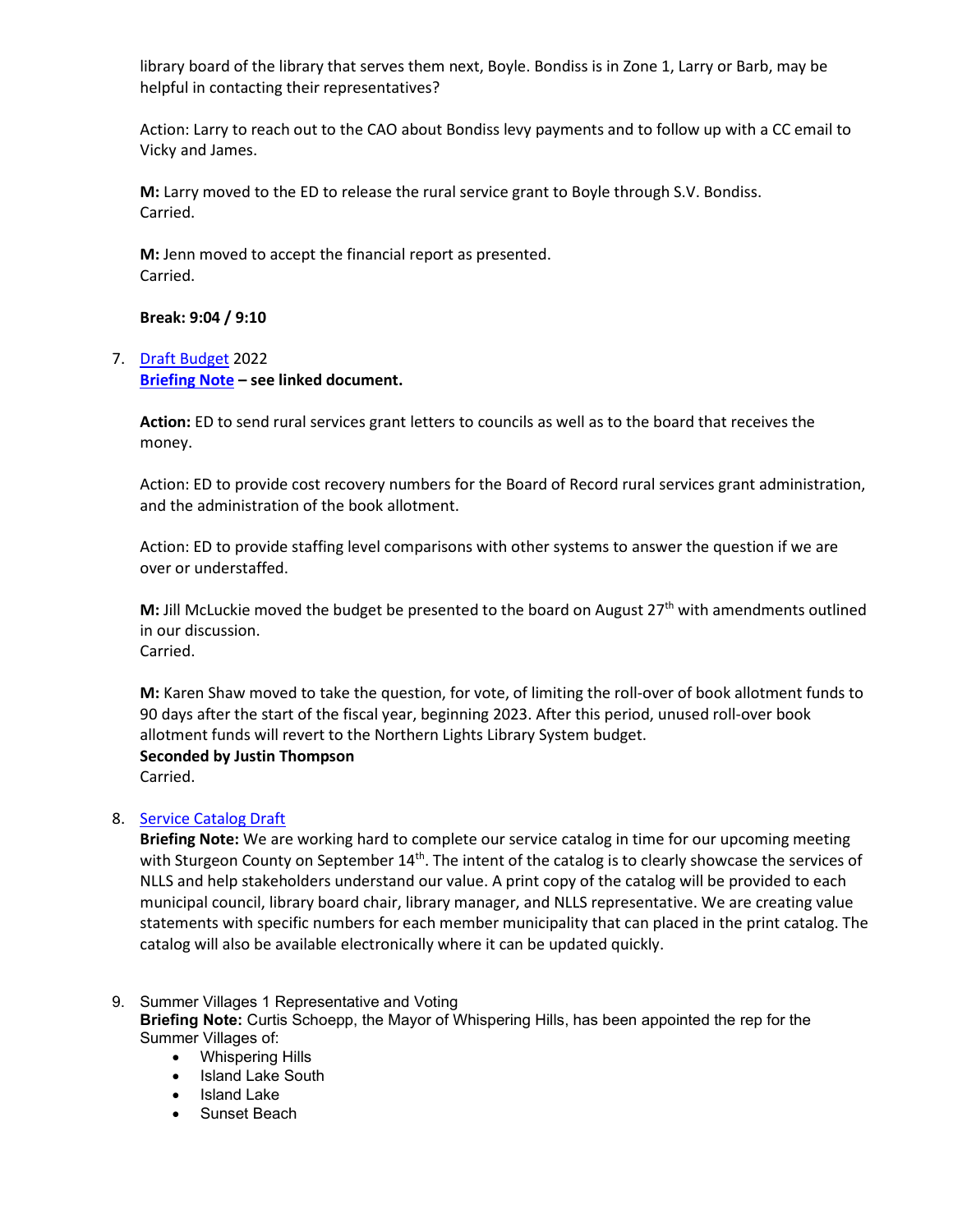I believe this is the first time that we've had 1 representative for multiple municipalities. I've spoken with the province and their legislative team sees nothing stopping municipalities from doing this and really might increase engagement with smaller members.

Jordan, from the province, offers the following: "Each system member is entitled to representation (and a vote) on the system board so, in the event that the same individual is appointed by multiple members, that individual would technically have multiple votes. There might need to be some thought given to how that would work in practice. It is possible that Northern Lights could combine representation of multiple system members into a single seat on the board in which case the individual would have a single vote. In that scenario, you'd want something in writing to demonstrate the consent of the members that would see their representation consolidated. It's somewhat uncharted territory so I don't know exactly what that looks like but perhaps the long-term solution would be to build it into the system agreement."

There appears to be nothing in our master agreement stopping municipalities from sharing a representative. If we did nothing, that member's vote would simply count as 4 votes. Each municipality receives a vote. Yellowhead regional system has a similar situation and I queried them on how they handle things. This is their response:

- we have a few summer villages who aren't all great about attending meetings or appointing someone. But some of our villages are 20 people so...
- Executive committee: we have one seat on the executive to represent all summer villages. They talk amongst themselves to nominate someone.
- Board: a bit of a challenge for sure. Hank and I presented to their mayoral committee and that generated more interest in attending our meetings. Especially when we moved to online meetings and no travel.
- We have a couple of board members appointed to represent more than one village.
- But mostly they use proxy votes and fill in the form telling us who holds their vote. If they don't, then on any issue requiring a vote, they are automatically included with the in-favour group - to not delay votes on budget etc.

**M:** Barb Smith moved to send the voting rights and consolidated representative issue to the policy committee to identify whether 1 rep can have 1 vote regardless of how many municipalities they represent, and to discuss Executive Committee representation for summer villages. **Carried.**

10. Municipal Emergency Response Support from Libraries

**Briefing Note:** A counselor from Gibbons recently asked what NLLS might do to support libraries or help libraries in getting involved in their Municipal Emergency Response plans. An example was given of the library becoming a shelter during times of extreme heat where the library may have air conditioning. This may be a possible topic of discussion for our Advocacy Committee.

There is not a clear role for NLLS in this issue. Action items:

- Refer them to the ALTA trustee forum
- We can reach out to the library managers to gather information about their local involvement

# **FOR DECISION**

11. Policy Committee Chair

**Briefing Note:** With Warren's departure we need to appoint a 5th member of the policy committee. The committee has taken a break over the summer and will start up again in the fall. The Policy committee elects their own chair. We can appoint the  $5<sup>th</sup>$  member at the upcoming board meeting or wait until the November meeting and after the municipal elections.

### **12. In Camera meeting**

- 13. August 27, 2021 at 10:00 am, General Board Meeting **Briefing note**: Are there any additions for the agenda?
	- Recognition for those leaving in November.